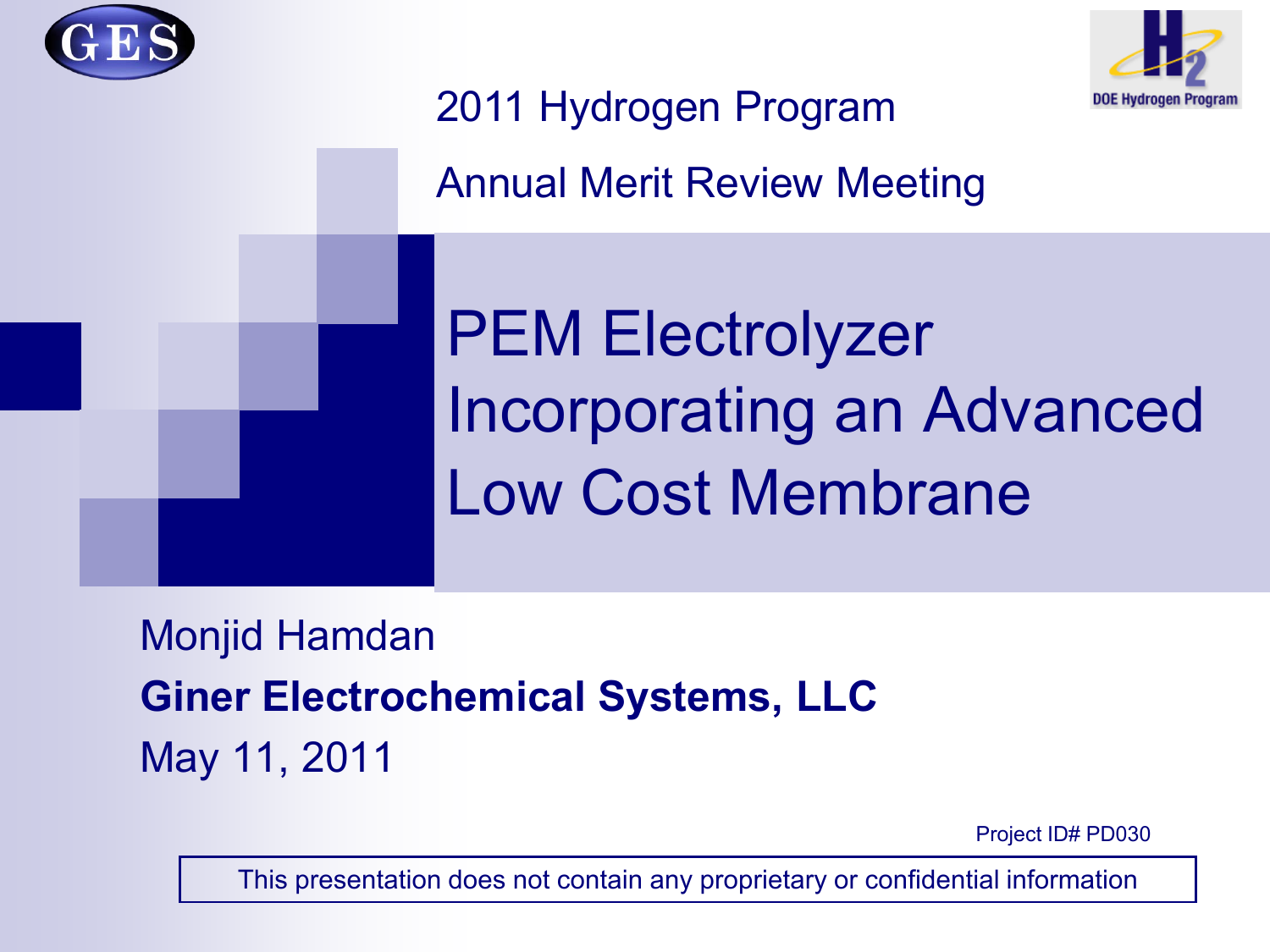

## **Overview**

### **Timeline**

- **Project Start:** May 2008
- **Project End:** April 2011
- **Percent Complete:** 74

### **Budget**

- **Total Project Budget: \$2.49M**
	- **DOE Share:**  \$1.99M
	- **Cost Share:**  \$0.51M
	- **FY10 Funding**
		- **DOE: \$550K**
	- **FY11 Funding**
		- **DOE:** \$550K

#### **Barriers**

**Hydrogen Generation by Water Electrolysis**

- **G. Capital Cost**
- **H. System Efficiency**

#### **DOE Targets: Distributed Water Electrolysis**

| <b>Characteristics/units</b>                   |                | 2006                | 2012       | 2017-2020     | <b>GES Status</b><br>(2011) |
|------------------------------------------------|----------------|---------------------|------------|---------------|-----------------------------|
| <b>Hydrogen Cost</b>                           | $($/kg-H_2)$   | 4.80                | 3.70       | $2.00 - 4.00$ | 4.66                        |
| Electrolyzer Cap. Cost (\$/kg-H <sub>2</sub> ) |                | 1.20                | 0.70       | 0.30          | 0.60                        |
| <b>Electrolyzer Efficiency</b>                 | %LHV<br>(%HHV) | 62<br>$.73^{\circ}$ | 69<br>(82) | 74<br>(87)    | 75.1<br>(88.8)              |

#### **Partners**

- **Parker Hannifin Corporation (Industry)** System Development
- **Virginia Tech University (Academic)** Membrane Development

### **Collaborations**

- 3M Fuel Cell Components Program– NSTF Catalyst & Membrane
- **Entegris** Carbon Cell Separators
- **Tokuyama** Low-Cost Membrane
- **Prof. R. Zalosh (WPI)** Hydrogen Safety Codes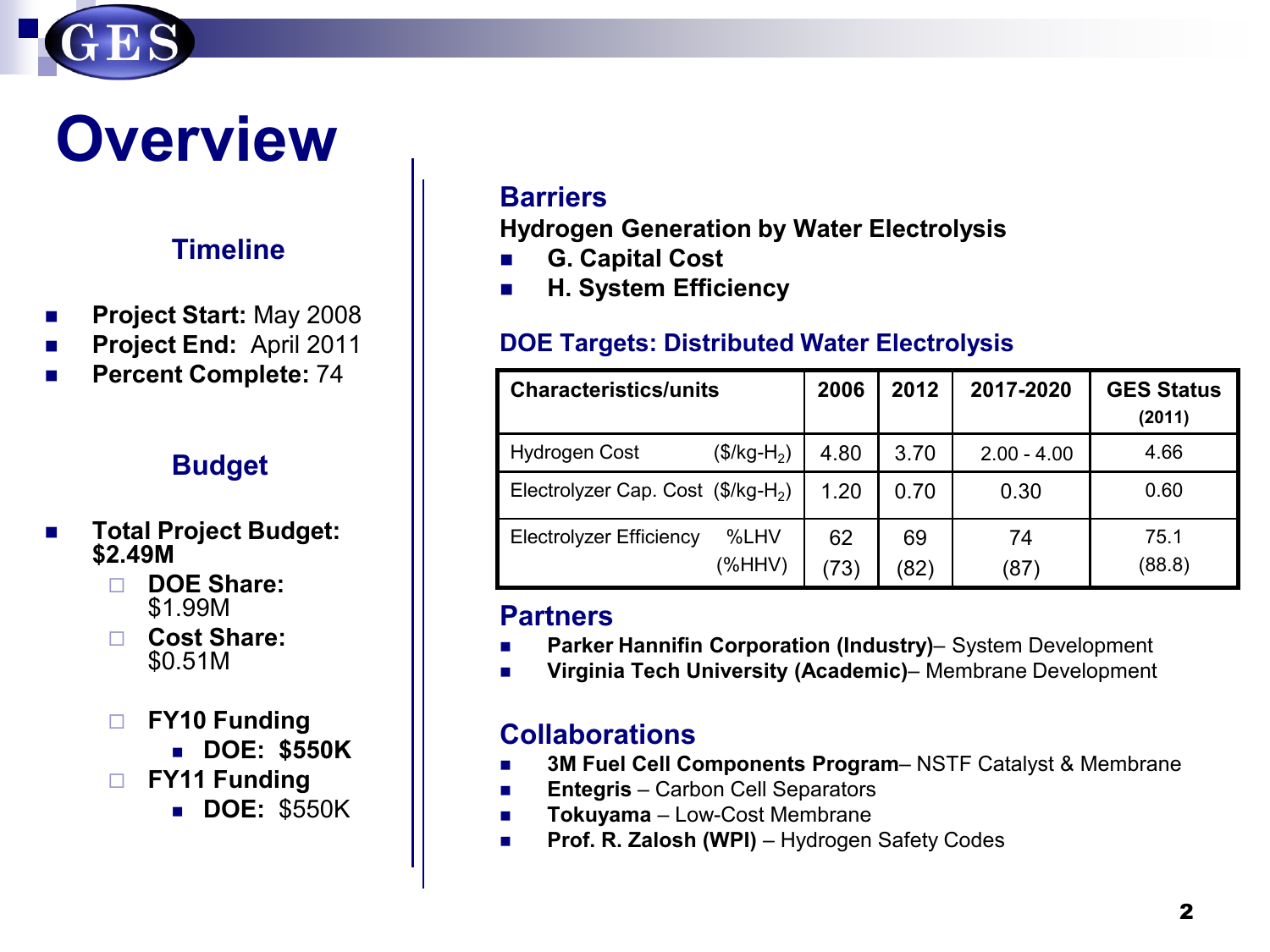### **Relevance/Project Objectives**

### *Overall Project Objectives*

- Develop and demonstrate advanced low-cost, moderate-pressure PEM water electrolyzer system to meet DOE targets for distributed electrolysis.
	- Develop high efficiency, low cost membrane
	- $\Box$  Develop long-life cell-separator
	- Develop lower-cost prototype electrolyzer stack & system

### *Relevance*

Successfully developing a low-cost hydrogen generator will enable early adoption of fuel cell vehicles

### *FY 2010-11 Objectives*

- Fabricate scaled-up stack components (DSM, cell-separators)
- Assembly electrolyzer stack/system
- **Install electrolyzer stack into system & evaluate**
- Deliver and Demonstrate prototype electrolyzer system at NREL



*Low-Cost Electrolyzer Stack*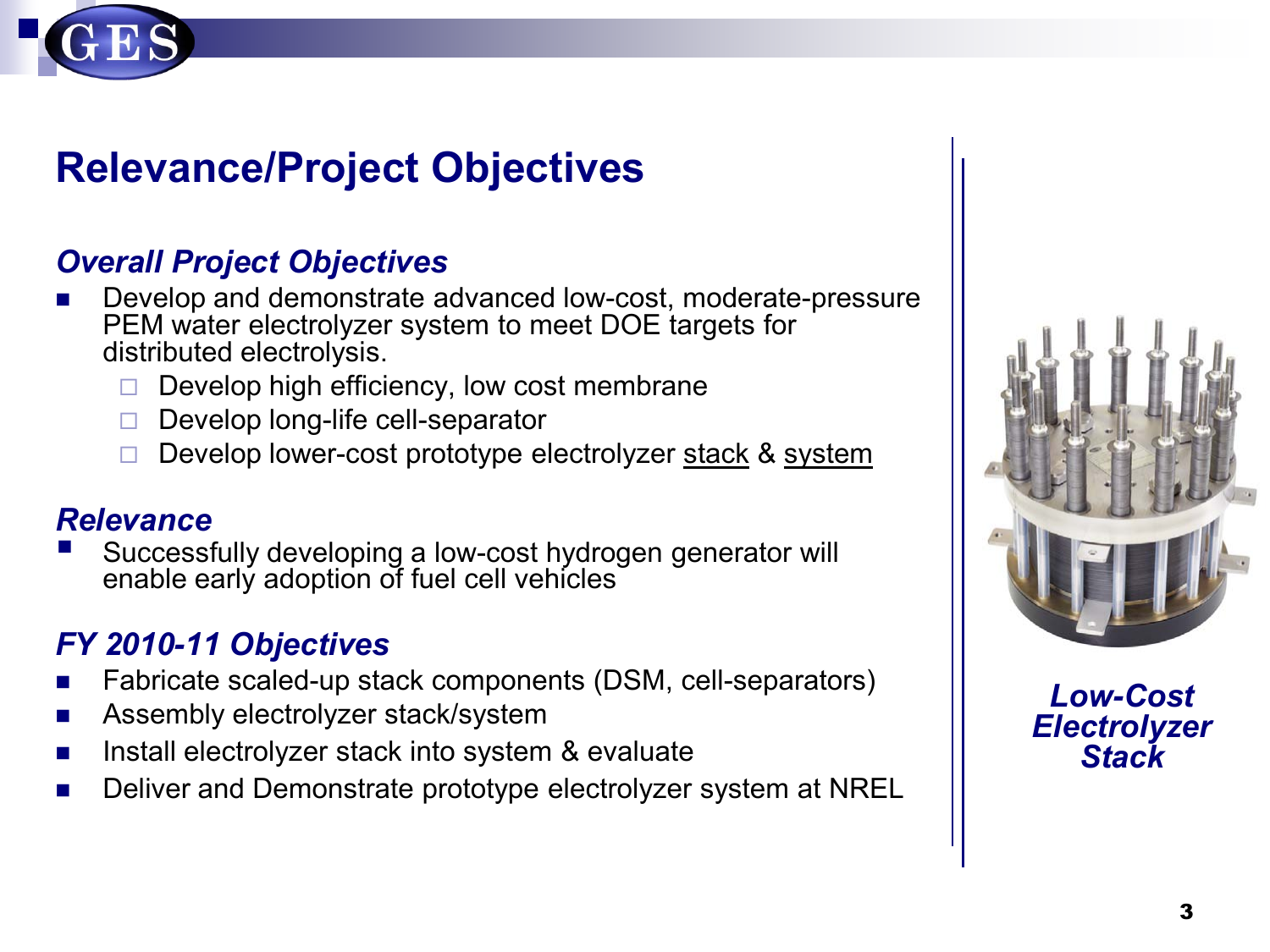

### **Milestones**

|                                    | <b>Go/No Go Decision Points</b>                                                                                                                                                                                                                                                        | <b>Progress Notes</b>                                                                                                                                                                                                                                                                                                              | <b>%Complete</b>                                               |
|------------------------------------|----------------------------------------------------------------------------------------------------------------------------------------------------------------------------------------------------------------------------------------------------------------------------------------|------------------------------------------------------------------------------------------------------------------------------------------------------------------------------------------------------------------------------------------------------------------------------------------------------------------------------------|----------------------------------------------------------------|
| Membrane                           | Demonstrate DSM membrane performance<br>comparable to or better than that of Nafion®1135<br>at 80°C<br>■Demonstrate electrolyzer lifetime with DSM<br>membrane $(80^{\circ}C \ge 1000$ hrs)<br>Scale-up DSM membrane to 290cm <sup>2</sup> &<br>Evaluate in short stack for 1000 hours | <b>Performance DSM &gt; Nafion</b> <sup>®</sup> 1135 = Nafion <sup>®</sup> 112.<br>Completed 1000 hrs @ 80°C.<br>■Testing indicates low membrane degradation<br>rate, high life expectancy<br>■Operated 5-cell for 1000-hours, Single-cell; ><br>2800+ hours. Use of chemically-etched DSM<br>supports for further cost reduction. | 100%<br>$(Mar-09)$<br>100%<br>$(Mar-09)$<br>100%<br>$(Dec-10)$ |
|                                    | Indentify new low-cost membranes for PEM-<br>based electrolyzers, new low-cost catalysts                                                                                                                                                                                               | ■Tokuyama hydrocarbon membranes under<br>evaluation, 3M catalyst evaluated                                                                                                                                                                                                                                                         | 10%                                                            |
| Separator<br>Cell                  | ■Demonstrate performance comparable to dual-<br>layer Ti separator<br>Scale-up Carbon/Ti cell-separator to 290-cm <sup>2</sup><br>■ Evaluate in short stack for 1000 hours.                                                                                                            | ■Operated 290-cm <sup>2</sup> cell-separators in 5-cell for<br>1000-hours. $H_2$ -embrittlement testing confirms<br>longevity of Carbon/Titanium cell-separators                                                                                                                                                                   | 100%<br>$(Dec-10)$                                             |
|                                    | Indentify & evaluate new low-cost Carbon<br>materials for cell-separators                                                                                                                                                                                                              | Initiated ivestigation of low-cost carbon for<br>future cost reductions                                                                                                                                                                                                                                                            | 20%                                                            |
|                                    | ■Complete preliminary design review                                                                                                                                                                                                                                                    | ■Completed: P&ID, PFD, control diagrams,<br>safety review, FMEA, system layout and<br>packaging drawings                                                                                                                                                                                                                           | 100%<br>$(Dec-09)$                                             |
| <b>Development</b><br>Stack/System | ■Complete Stack & System assembly<br><b>Evaluate efficiency of Stack &amp; System</b><br>■Complete critical design review of system<br><b>Evaluate thin frame design for further cost</b><br>reduction of electrolyzer Stack.                                                          | Electrolyzer stack fabricated. System near<br>completion.<br>■Thin frames fabricated and tested in 160-cm <sup>2</sup><br>hardware.                                                                                                                                                                                                | 25%                                                            |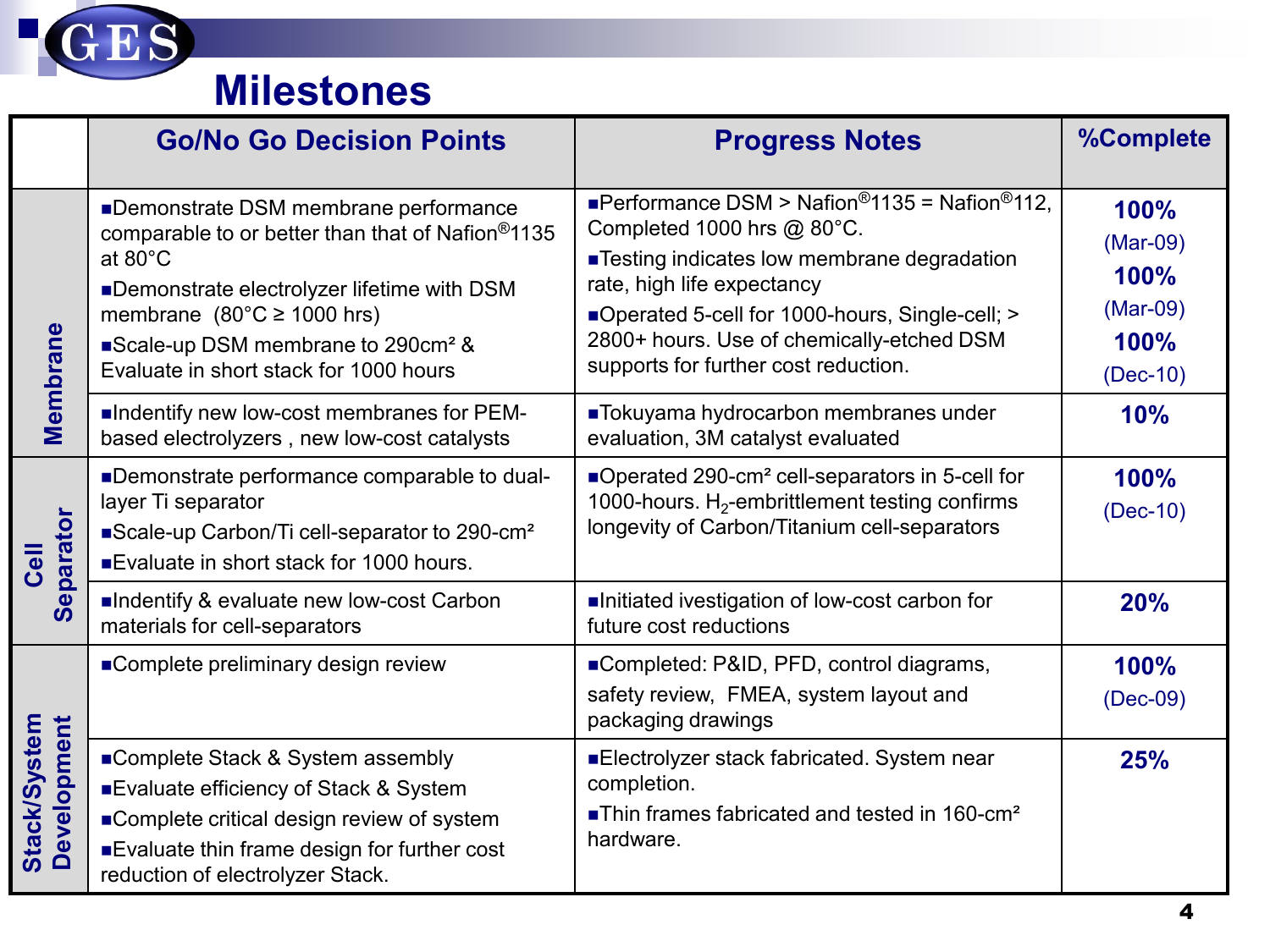

### **Membrane Development Approach**

### **DSM Membrane-GES**

- $\Box$  PFSA ionomer incorporated in an engineering plastic support
	- **High-strength**
	- **High-efficiency**
	- No x-y dimensional changes upon wet/dry or freeze-thaw cycling
	- Superior to PTFE based supports

### **Bi-Phenyl Sulfone Membrane-VT**

- $\Box$  Hydrocarbon Membranes
	- $\blacksquare$  Inexpensive starting materials
	- Trade-off between conductivity and mechanical properties

### **Alternative Membranes**

- □ PFSA (850EW) Membrane-3M
- □ Hydrocarbon Membrane- Tokuyama

*Approach is to optimize membrane ionomer EW and thickness, scale-up fabrication methods and techniques, and improve costs*





#### **Bi-Phenyl Sulfone, H form (BPSH)**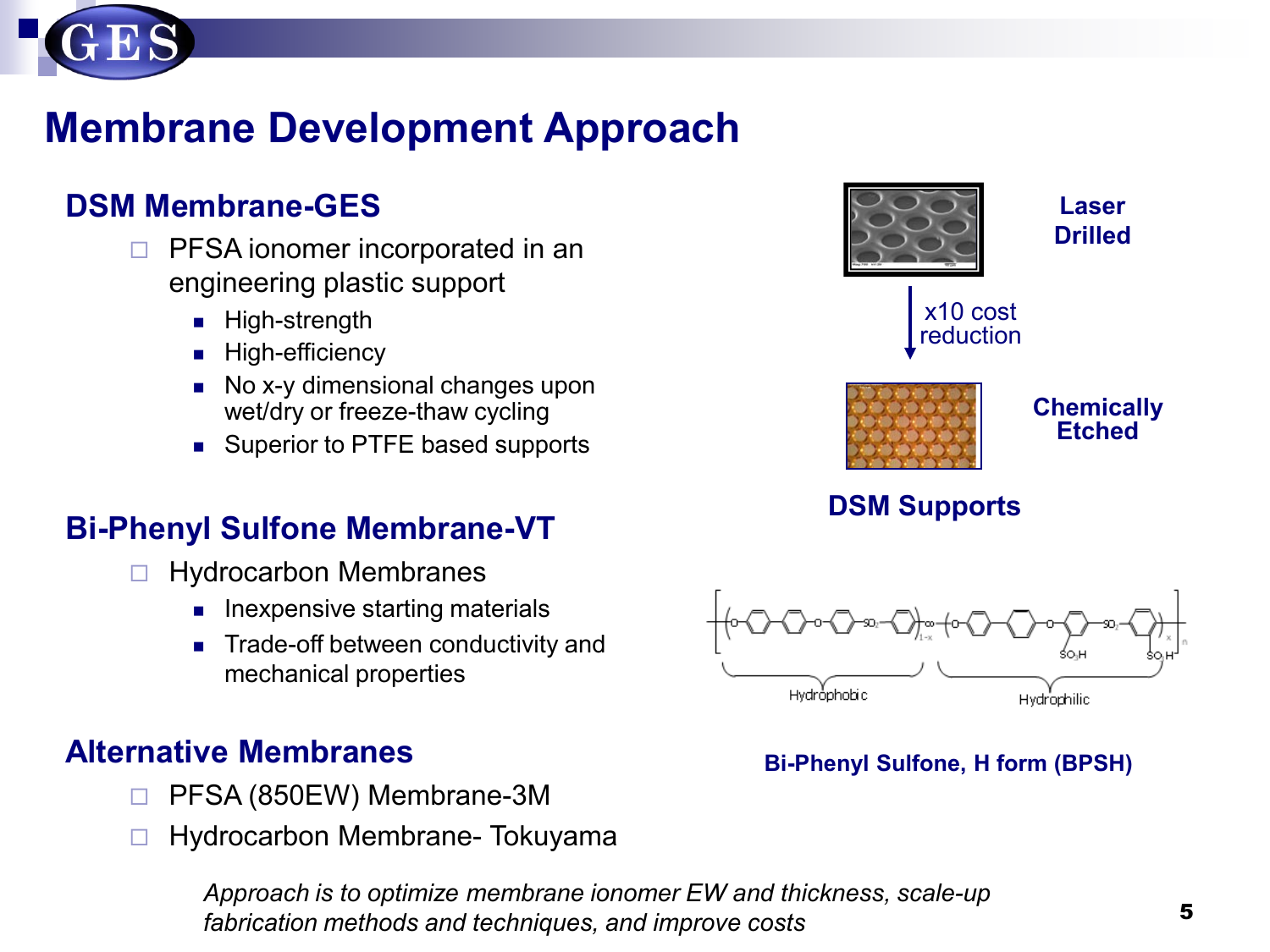# **High Durability Cell-Separator Approach**

### **Requirements**

- Gas-impermeable (separates  $H_2$  and  $O_2$  compartments)
- $\Box$  High electrical conductivity and high surface conductivity
- $\Box$  Resistant to hydrogen embrittlement
- $\Box$  Stable in oxidizing environment
- Low-Cost

### **Legacy Design**

 Multi-Layer piece consisting of Zr on hydrogen side and Nb on oxygen side

### **Single or Dual-Layer Ti separators**

- Ti subject to hydrogen embrittlement
- $\Box$  Lifetime limited to  $\leq$  5000 hours, depending on pressure and operating conditions

### **Approach**

- Develop a new low-cost dual-layer structure
	- **Evaluate methods of bonding dissimilar metal films**
	- Evaluate non-metal substrate with conductive coating



Hydrogen embrittlement in titanium cell-separators



Titanium Cell- Separator with Carbon coating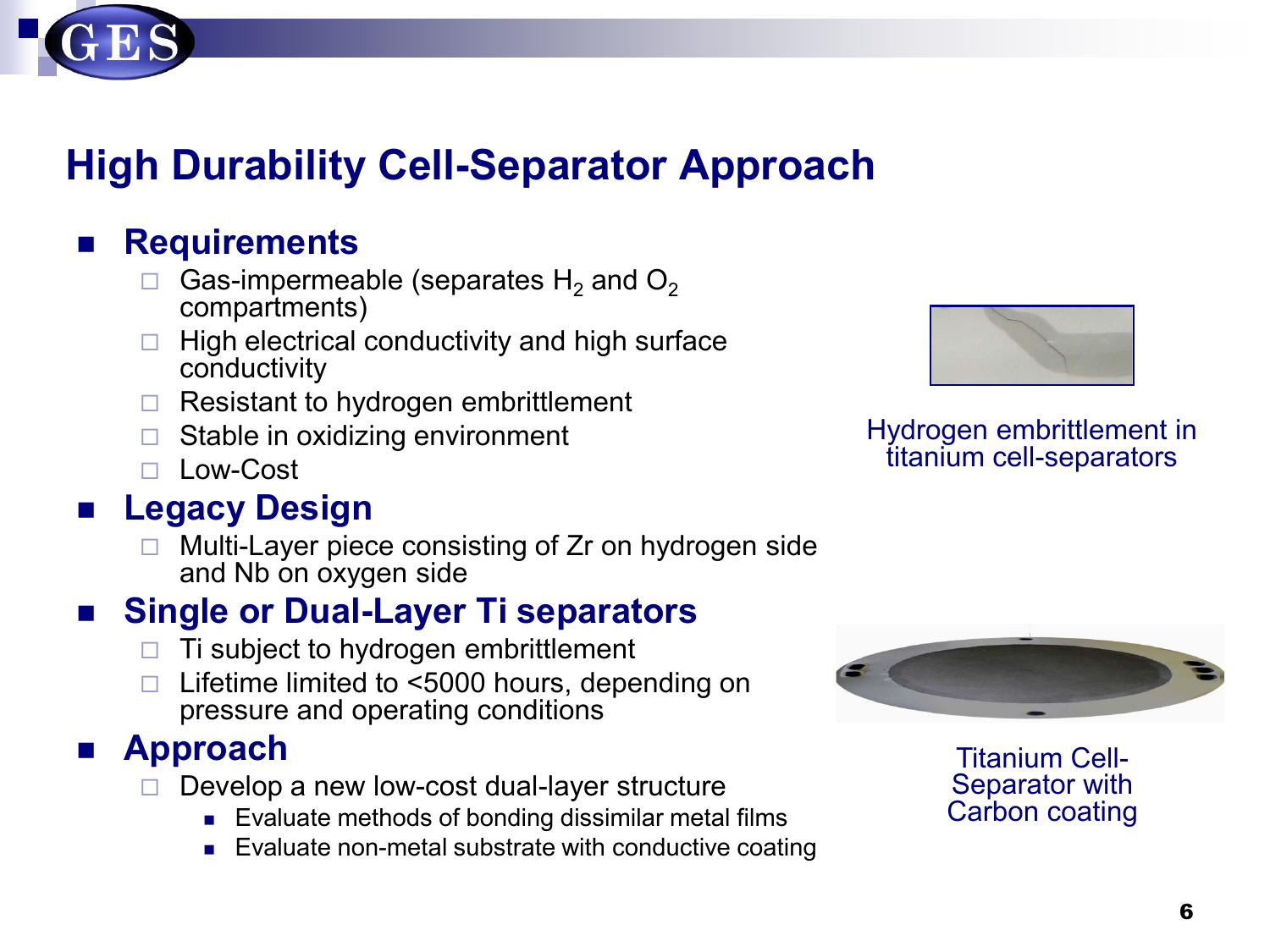### **Designing Low Cost Electrolyzer Stack and System**

#### **Objectives**

- $\Box$  Reduce BOP capital cost
- □ Reduce BOP power consumption
- $\Box$  Increase stack active area
- $\Box$  Improve safety and reliability
- $\Box$  Design for high-volume manufacturing

#### **Approach**

- $\Box$  Team with large volume commercial manufacturer (domnick hunter group of **Parker-Hannifin**)
- $\Box$  Redesign stack & system to eliminate or replace costly components
- $\Box$  Laboratory evaluation of lower-cost components and subsystems
	- **Design & test high efficiency H<sub>2</sub> dryer**
- $\Box$  Develop higher efficiency power electronics

### **System Design Specifications**

| <b>Production Rate</b>       | $0.5$ kg H <sub>2</sub> /hr                                |
|------------------------------|------------------------------------------------------------|
| <b>Operating Pressure</b>    | 300-400 psid;<br>H <sub>2</sub> 300-400 psig; $O_2$<br>atm |
| <b>Operating Temperature</b> | $50-90^{\circ}$ C                                          |
| <b>Membrane</b>              | <b>DSM with PFSA</b><br>ionomer                            |
| <b>Stack Size</b>            | 290 cm <sup>2</sup> /cell, 27<br><b>Cells</b>              |
| <b>Stack Current Density</b> | 1500-2000+ mA/cm <sup>2</sup>                              |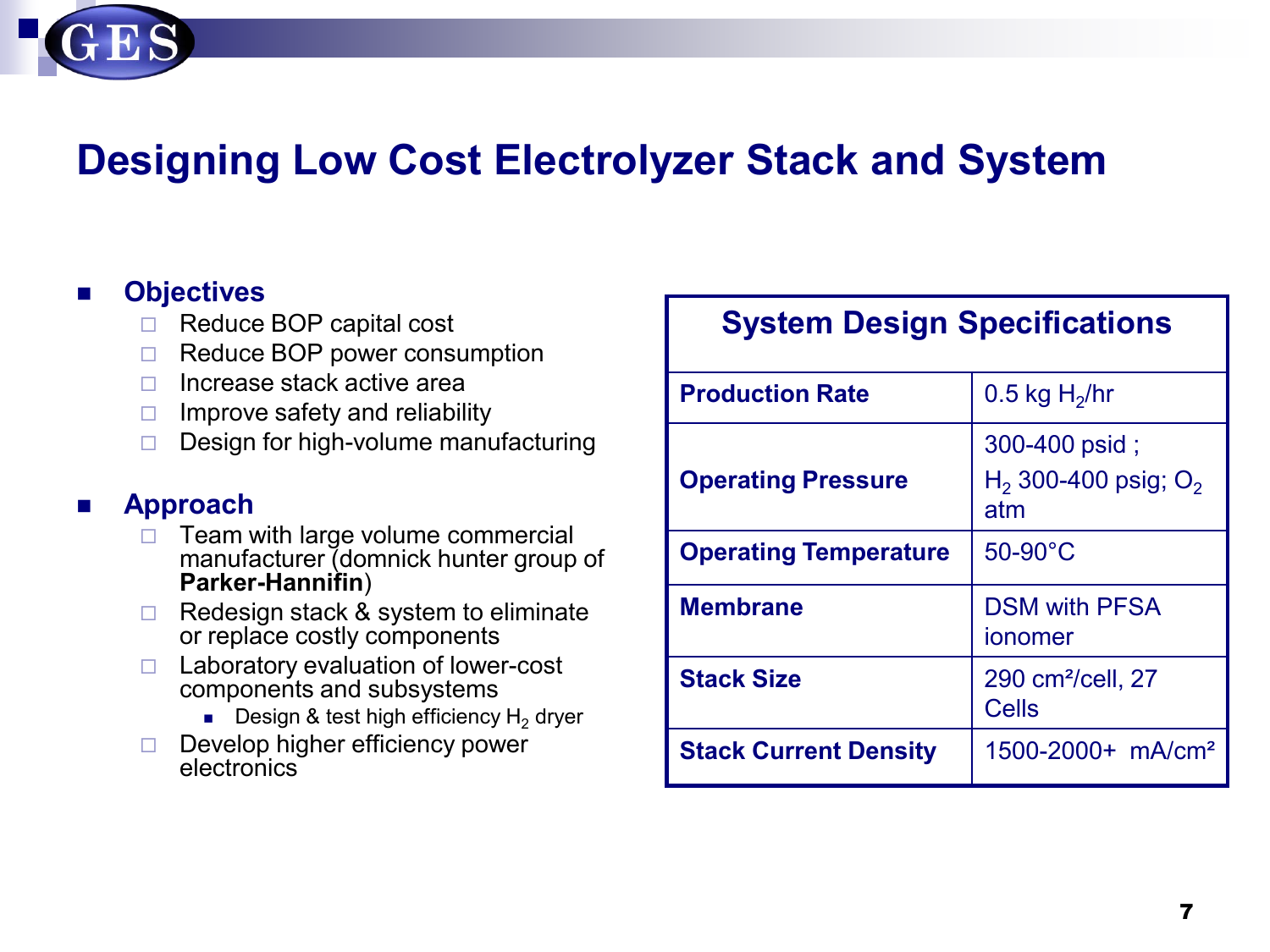

**Membrane Progress: DSM**



- **Performance Milestone** (Mar-2009/Mar-2010)
	- Performance of Laser-Drilled (L-) DSM > Chemically-Etched (C-) DSM > Nafion® 1135
- **C-DSM (1100EW) selected for electrolyzer build**
	- Lower cost, ease of fabrication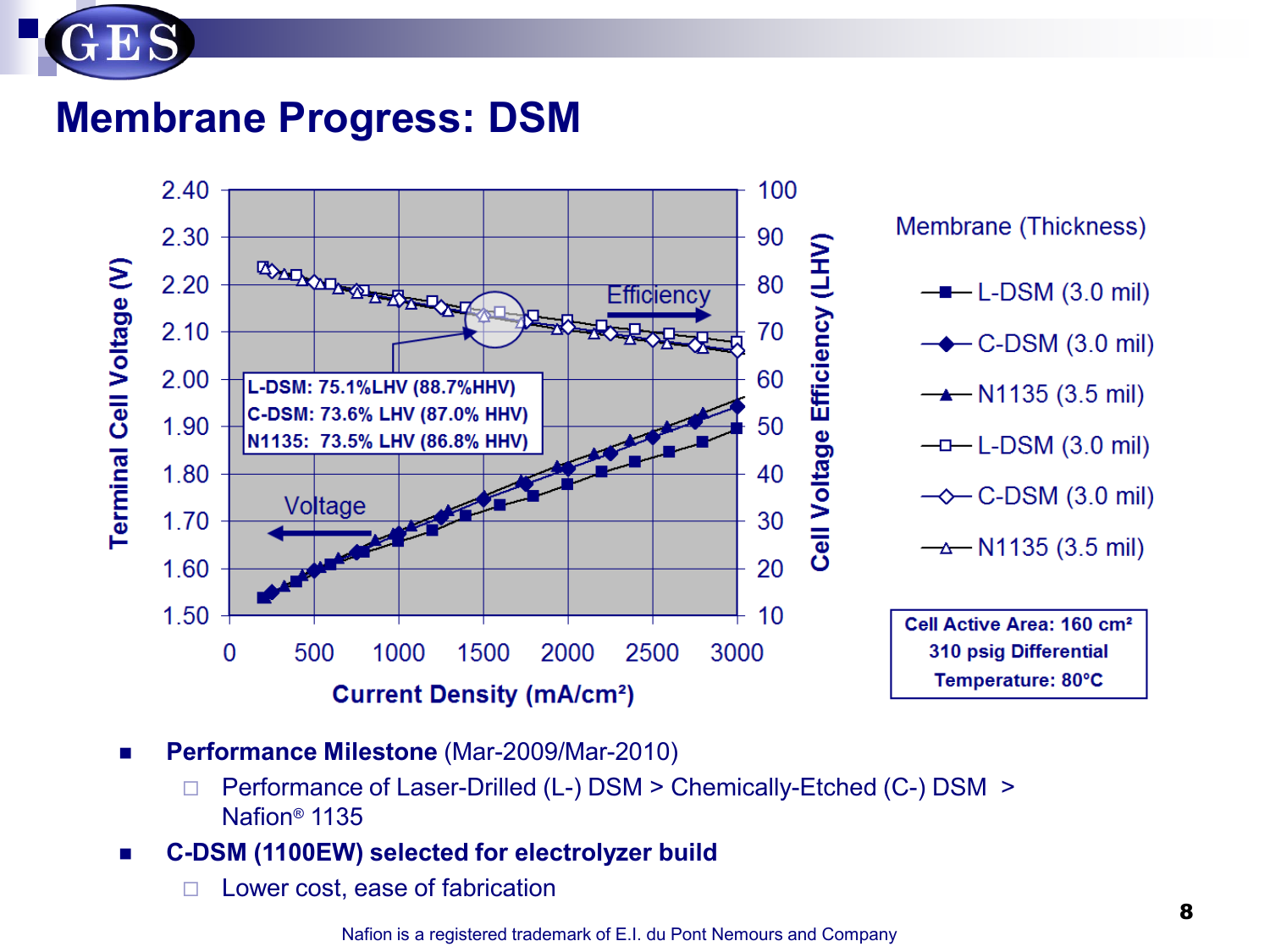

### **Performance: Scaled-up DSM & Stack Hardware**



**Test Conditions:**  $80^{\circ}$ C 320-330 psig Cathode  $(H<sub>2</sub>)$ 20 psig Anode  $(H_2O/O_2)$ 

#### **MEA/Hardware:**

DSM thickness (3 mil) C(poco)/Ti seperator used in scaled-up 290-cm<sup>2</sup> HW

| HW                            | #Cells | MEA         |
|-------------------------------|--------|-------------|
| $-D - 160$ -cm <sup>2</sup>   | - 1    | C-DSM       |
| $-\Delta$ 290-cm <sup>2</sup> | -1     | C-DSM       |
| $-$ 290-cm <sup>2</sup>       | 5      | C-DSM       |
| $-$ 160-cm <sup>2</sup>       | 1      | Nafion 1135 |

- **Milestone (Dec-2010): 5-cell Scaled-up Short-Stack** 
	- $\Box$  Performance comparable to 160-cm<sup>2</sup> HW w/DSM > Nafion 1135<sup>®</sup>
	- $\Box$  Electrolyzer Stack utilizes scaled-up 290-cm<sup>2</sup> cell components (DSM, carbon/titanium, cell-separators)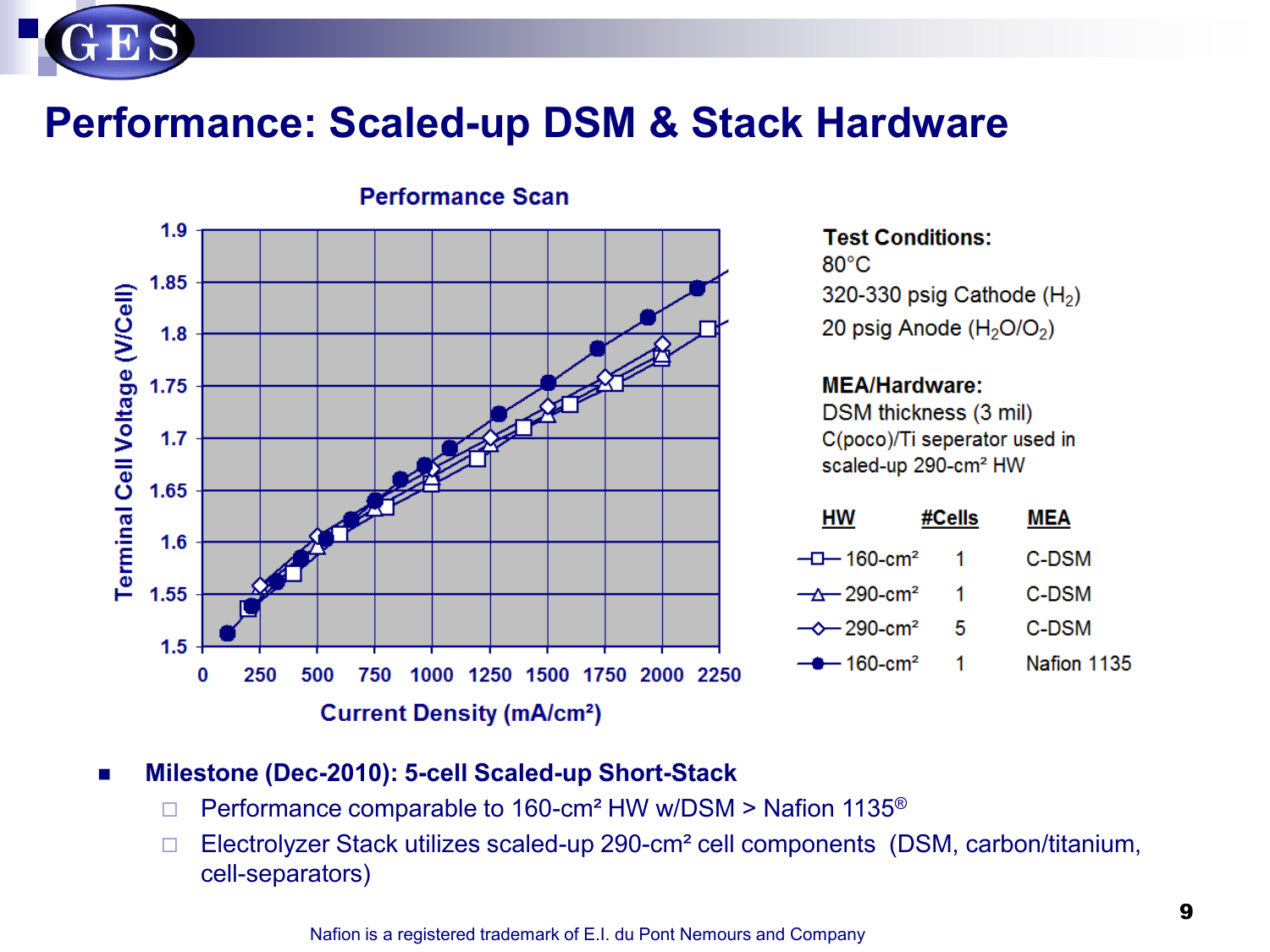

### **Membrane Progress: Life Testing**



#### **Performance**

- Completed 1000 Hour Life Test Milestones
	- $\Box$  1-cell (160-cm<sup>2</sup>) & 5-cell (290-cm<sup>2</sup>)
	- $\Box$  5-cell includes scaled-up components
	- $\Box$  1.73-1.75V (~88% HHV)
- DSM MEA from 5-cell short stack re-assembled into a single-cell stack, total operating time = 2800+ hours

#### **Membrane Degradation (Estimated Lifetime)**

- F ion Release Rate: 3.7 µg/hr (<10 ppb)
- DSM -1100EW (Stabilized Ionomer): ~55,000 hours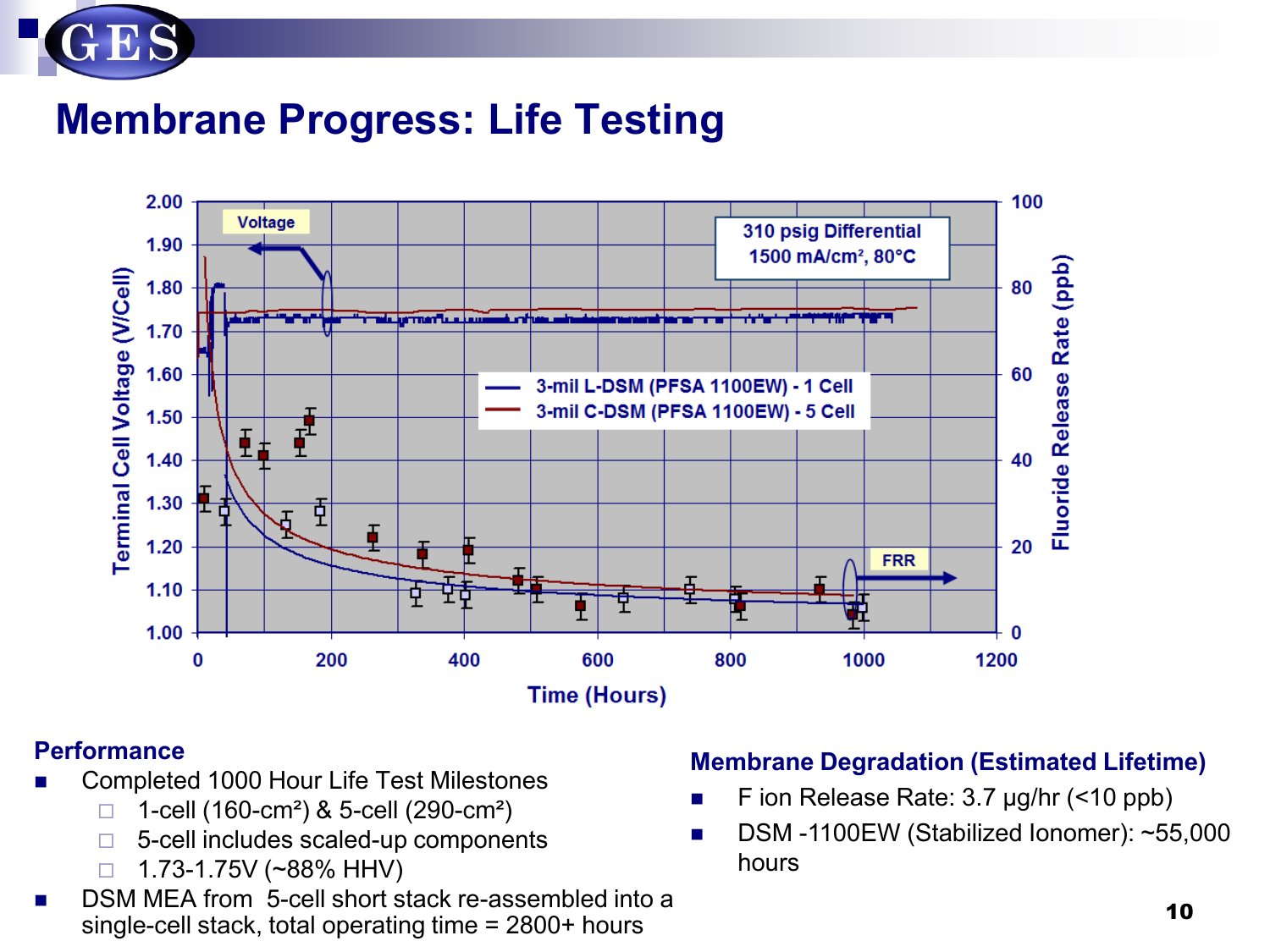

### **Membrane/Catalyst Evaluations**



#### **3M Catalyst Performance**

- □ 3M NSTF cathode catalyst performance equivalent to GES (Jan 2010)
- **Successful testing of 3M NSTF PtIr anode catalyst, performance equivalent to GES (Feb 2011)**
- $\Box$  Pt loadings of 3M anode & cathode catalyst are one-order magnitude lower than currently in use ( $\sim$ 0.10 to 0.15mg Pt/cm<sup>2</sup>)!
- □ 3M catalyst: Life testing required

#### **Membrane Performance**

- BPSH-35 ≅ 3M ≅ DSM ≅ Nafion® 112 > Nafion® 1135
- □ 3M 850EW is stabilized ionomer
- $\Box$  Initiated Tokuyama membrane evaluation
	- **Low-Cost hydrocarbon membrane**
	- Life testing > 5000 hours in DMFC (Tokuyama)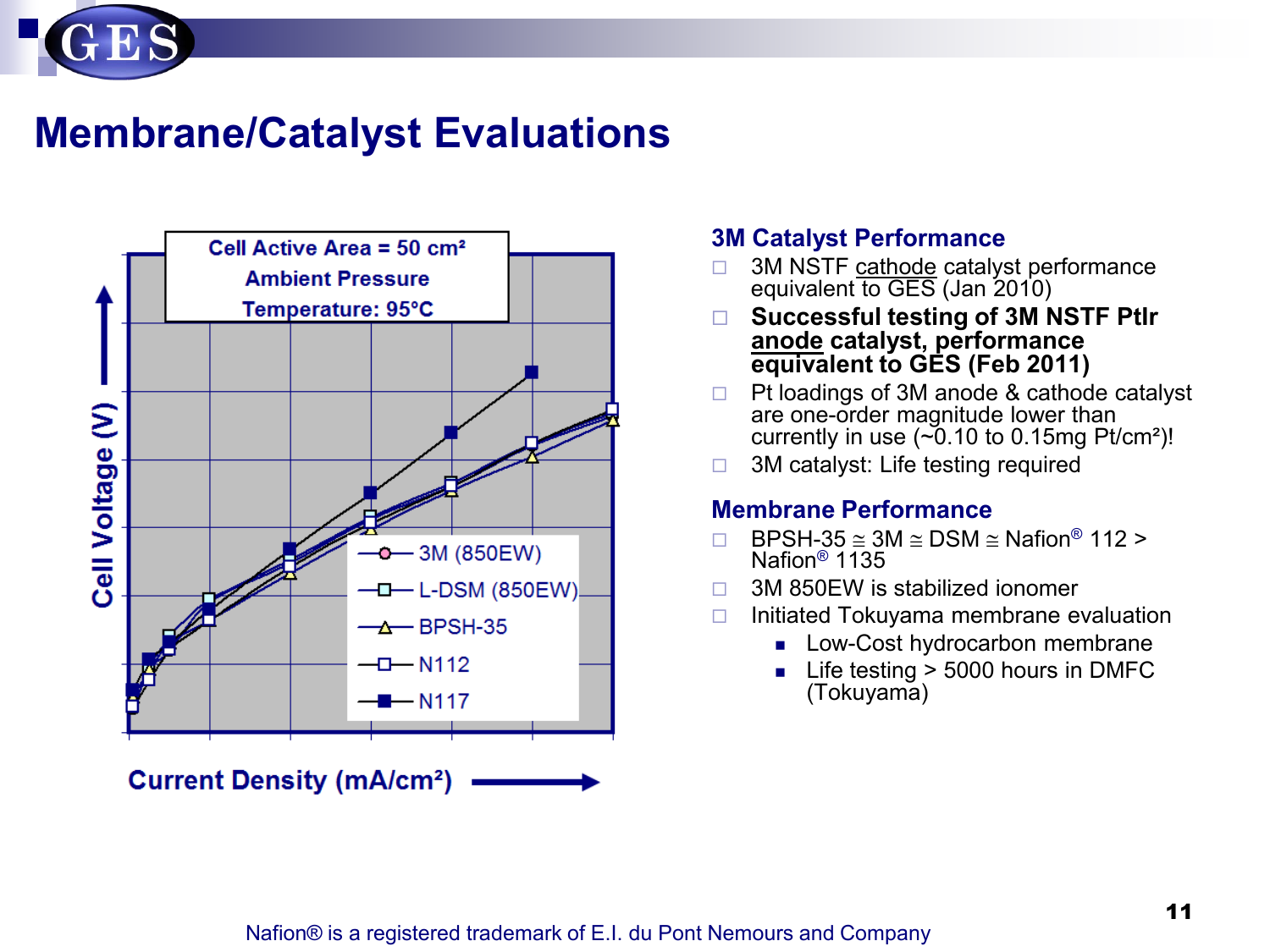

### **Cell-Separator Progress**



### **Carbon/Titanium**

- Carbon/Titanium Cell-Separators Scaled-up to 290-cm² (Milestone Oct-2010)
	- $\Box$  Evaluated in 5-cell short stack for 1000-<br>hours
	- $\Box$  Single cell-separator testing ongoing  $(2700+$  hours)
	- $\Box$  Cell-Separators fabricated with low porosity carbon
		- POCO Pyrolitic Graphite (Surface Sealed)
		- **Low hydrogen uptake (embrittlement)**
		- **Life-time estimate > 60,000 hours**
- Analysis
	- $\Box$  C/Ti: No carbon delaminating or loss in thickness
	- □ Zr/Ti & ZrN/Ti (PVD coatings)
		- Delamination, contaminated DI water
- New low-cost carbon materials identified

| <b>Cell-Separator</b>                | <b>Time</b><br>(Hours) | $H2$ uptake<br>(ppm) |
|--------------------------------------|------------------------|----------------------|
| C/Ti (290-cm <sup>2</sup> )          | 1000                   | 105                  |
| C/Ti (160-cm <sup>2</sup> )          | 500                    | 64                   |
| $Zr/Ti(160-cm2)$                     | 500                    | 140                  |
| ZrN/Ti (160-cm <sup>2</sup> )        | 500                    | 31                   |
| Dual Layer Ti (160-cm <sup>2</sup> ) | 500                    | 1105                 |
| Ti (baseline)                        |                        | ~60                  |
| Ti Failure/Embrittlement: ~8000 ppm  |                        |                      |

| <b>Property</b>                                           | <b>Units</b>                   | <b>DOE</b><br><b>Target</b><br><b>FC Bipolar</b><br><b>Plates 2015</b> | <b>GES</b><br>C/Ti Cell-<br><b>Separator</b><br>2011 |
|-----------------------------------------------------------|--------------------------------|------------------------------------------------------------------------|------------------------------------------------------|
| Cost                                                      | \$/kW                          | 3                                                                      | > 10                                                 |
| Weight                                                    | kg/kW                          | < 0.4                                                                  | 0.08                                                 |
| Electrical<br>Conductivity                                | S/cm                           | >100                                                                   | >300<br>(680 Poco)                                   |
| Flexural<br>Strength                                      | MPa                            | >25                                                                    | 86.1<br>(Poco)                                       |
| Contact<br>Resistance to<br><b>GDL (MEA</b><br>interface) | $m\Omega$ .<br>cm <sup>2</sup> | < 20<br>@<br>150 N/cm <sup>2</sup>                                     | 17<br>@<br>350 N/cm <sup>2</sup>                     |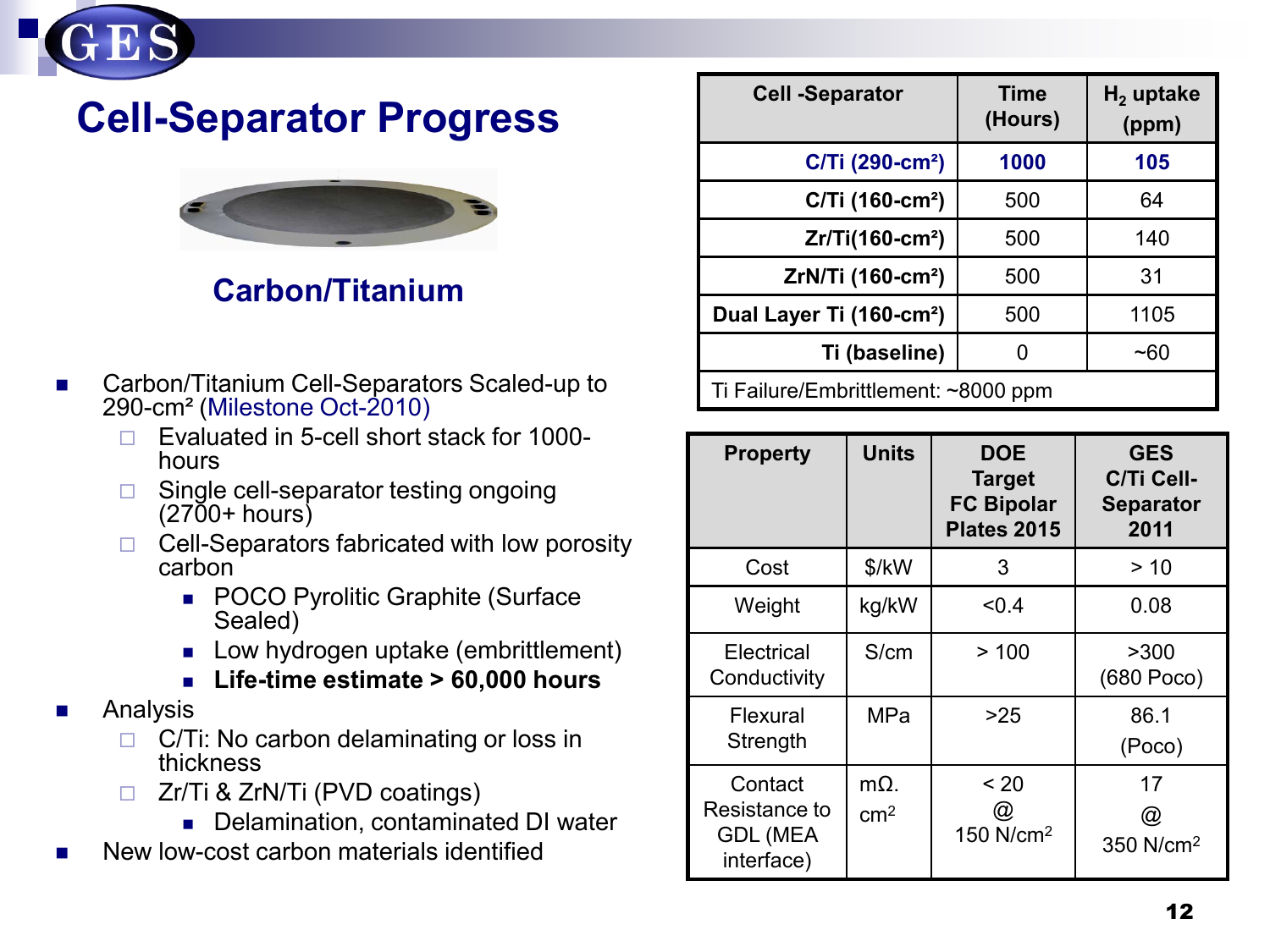

### **Stack Progress: Cost Reduction**

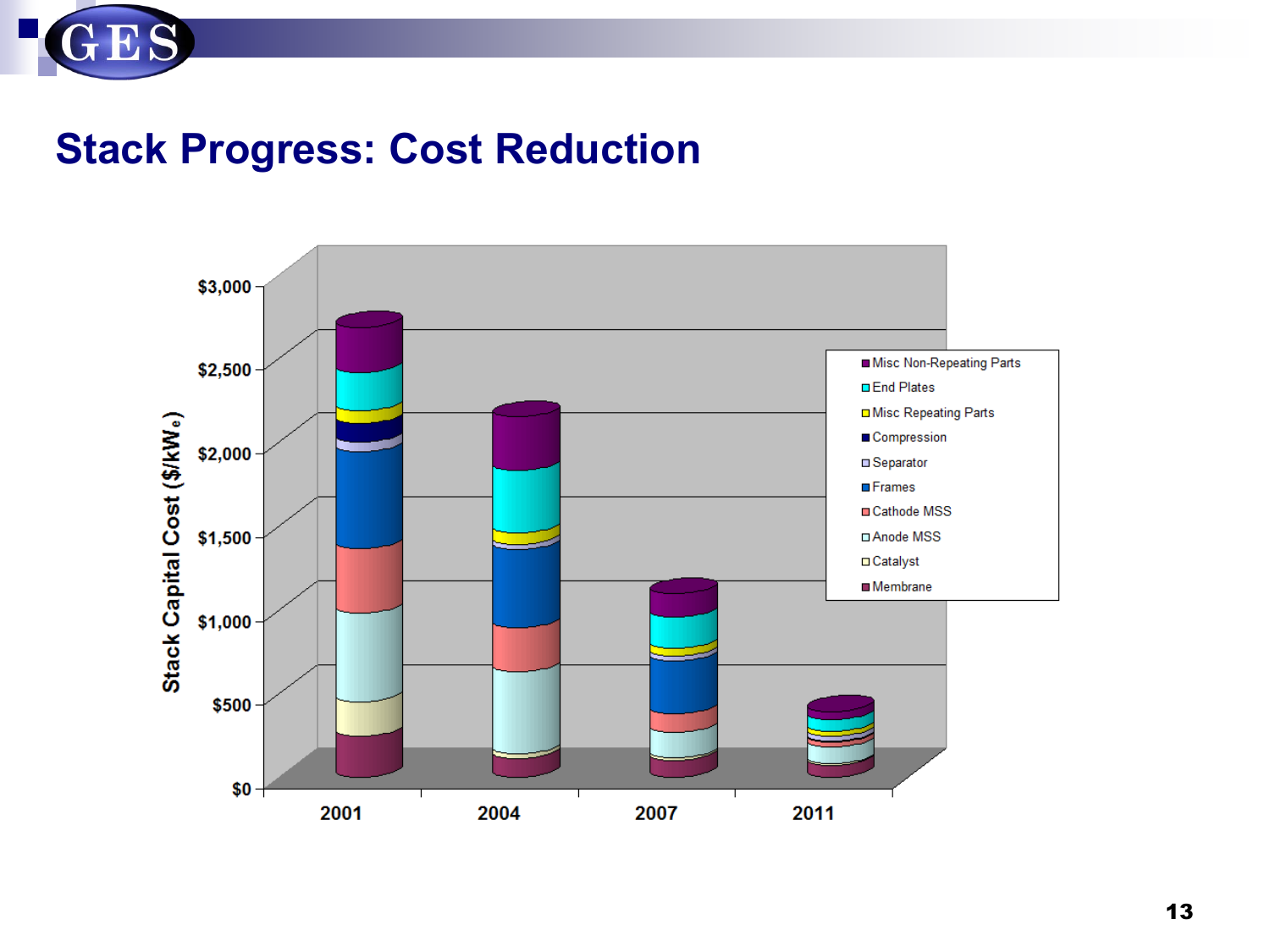

### **Stack Progress: Advancements & Cost Reductions**



#### **The repeating cell unit comprises 90% of electrolyzer stack cost**

#### **(2007-2010)**

- Increased active area (290cm²)
- Reduced catalyst loadings
- Reduced Part Count 41 to 16
- **Pressure Pad: Sub-assembly** eliminated
- **Molded Thermoplastic Cell Frame**
- **Cell-Separators: Replaced Nb/Ti** with Carbon/Ti

### **(2010-2011)**

- **Frame Thickness reduced (by 30%)** 
	- Reduces Cathode & Anode Support Mat'l
- Reduced Part Count from 16 to 10 Parts/Cell-50% labor reduction
- Nb and Zr mat'l in Anode & Cathode supports eliminated- up to 98% material cost reduction
- **EXECUTE:** DSM MEAs fabricated w/chem-etch supports- 90% cost reduction
- **EXEC** Carbon Steel End Plate (previously S.S.) - 66% material cost reduction

### **(Future)**

- **Frame thickness reduced by 90%**
- **Example 2** Carbon Steel Fluid End Plate
- Poco in carbon/Ti cell-separators replaced w/low-cost carbon (Entegris).
- **Further catalyst reductions (3M)**
- **Increase Cell-Size**
- Low-Cost Ionomers (Tokuyama)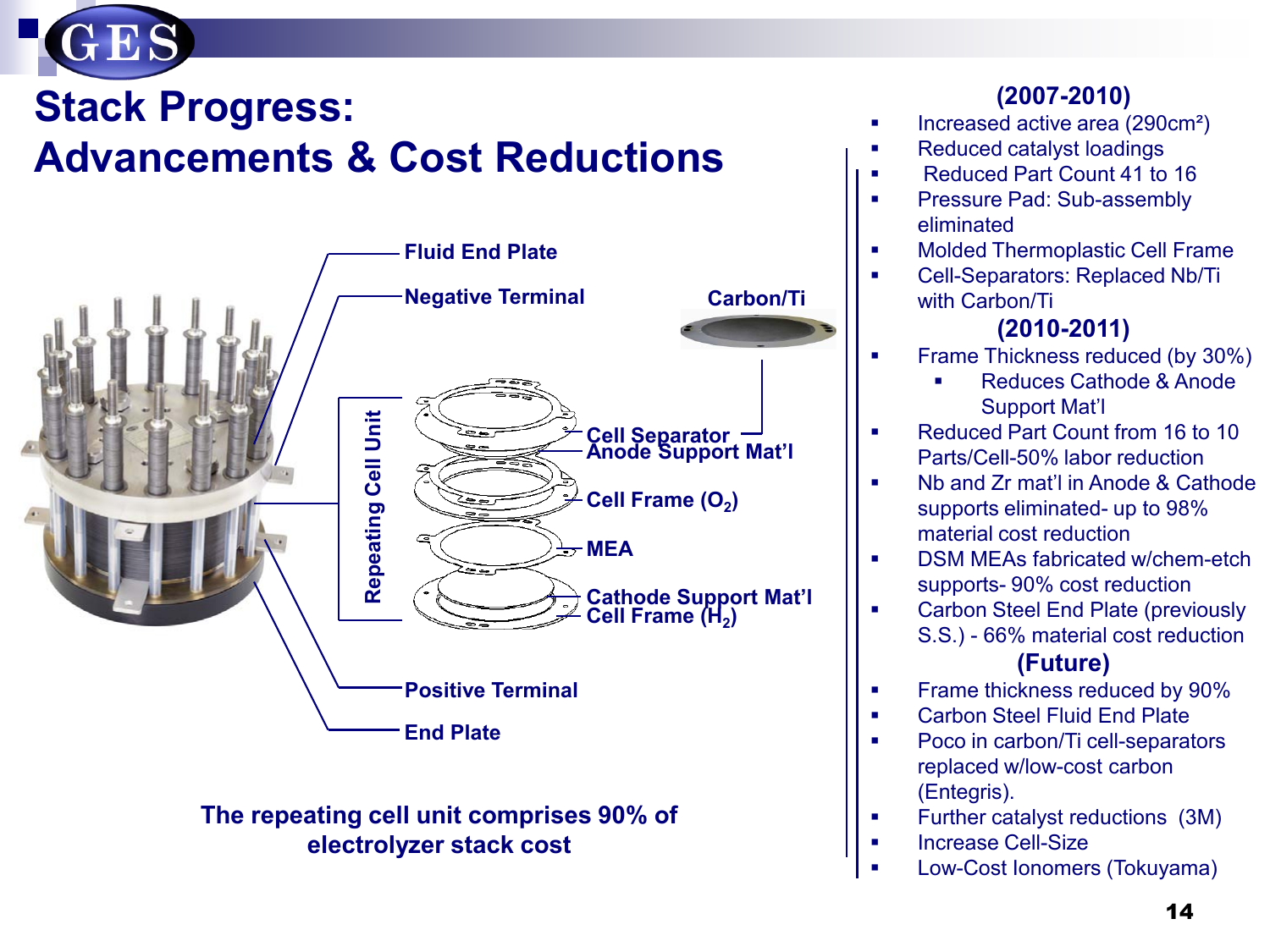

### **Stack Progress: Repeating Cell Cost**



#### **Anode Support Material & MEAs (membrane & catalyst) dominate cost of the electrolyzer stack**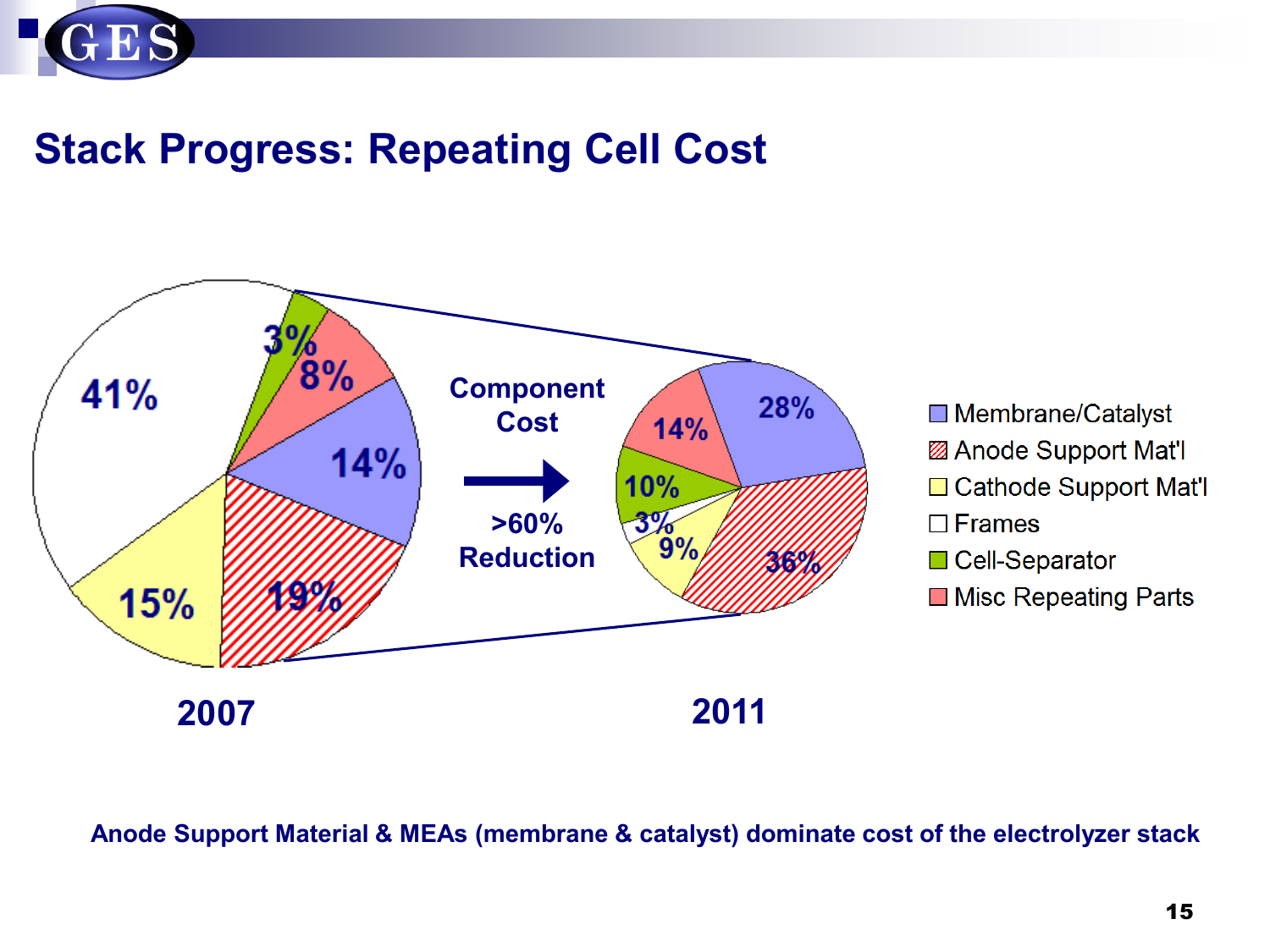

### **System Progress**

- Assembly: >80% Complete
- System design complete: P&ID, PFD
- Safety:
	- □ Manuals covering Hydrogen Safety& Response Plan
	- □ Reviewed National & International Codes & Standards (Prof. Zalosh – H<sub>2</sub> safety expert)
	- □ GES contributed comments to ISO/DIS 22734-2 draft
- Failure Modes and Effects Analysis (FMEA) -Analysis indicates highest degree of safety with use of Dome over stack
	- $\Box$  Eliminates highest severity cases related to hydrogen ignition & electrocution
	- □ Satisfies Codes Pertinent to Hydrogen Refueling Systems
	- $\Box$  Dome design modified for lower cost
	- $\Box$  Pressurized dome: reinforces stack during high pressure operation (future study)



#### **System Specs**

Dimensions: 7.20′ tall x 6.6′ long x 7.84′ wide. Water Consumption: 5.75 liters/hr Stack Power Requirement: 24 kW Cooling Requirement: 3.3 kW **Production Rate**  $0.5$  kg H<sub>2</sub>/hr (-3% dryer) 2.0 kg-H2/hr (w/larger Stack & Power Supply) **Operating Pressure** H<sub>2</sub> 350 psig;  $O<sub>2</sub>$  atm **Operating Temperature** 80°C **Membrane** DSM-PFSA, **Stack Size** 290 cm²/cell, 27 Cells **Stack Current Density**  $~1750$  mA/cm<sup>2</sup>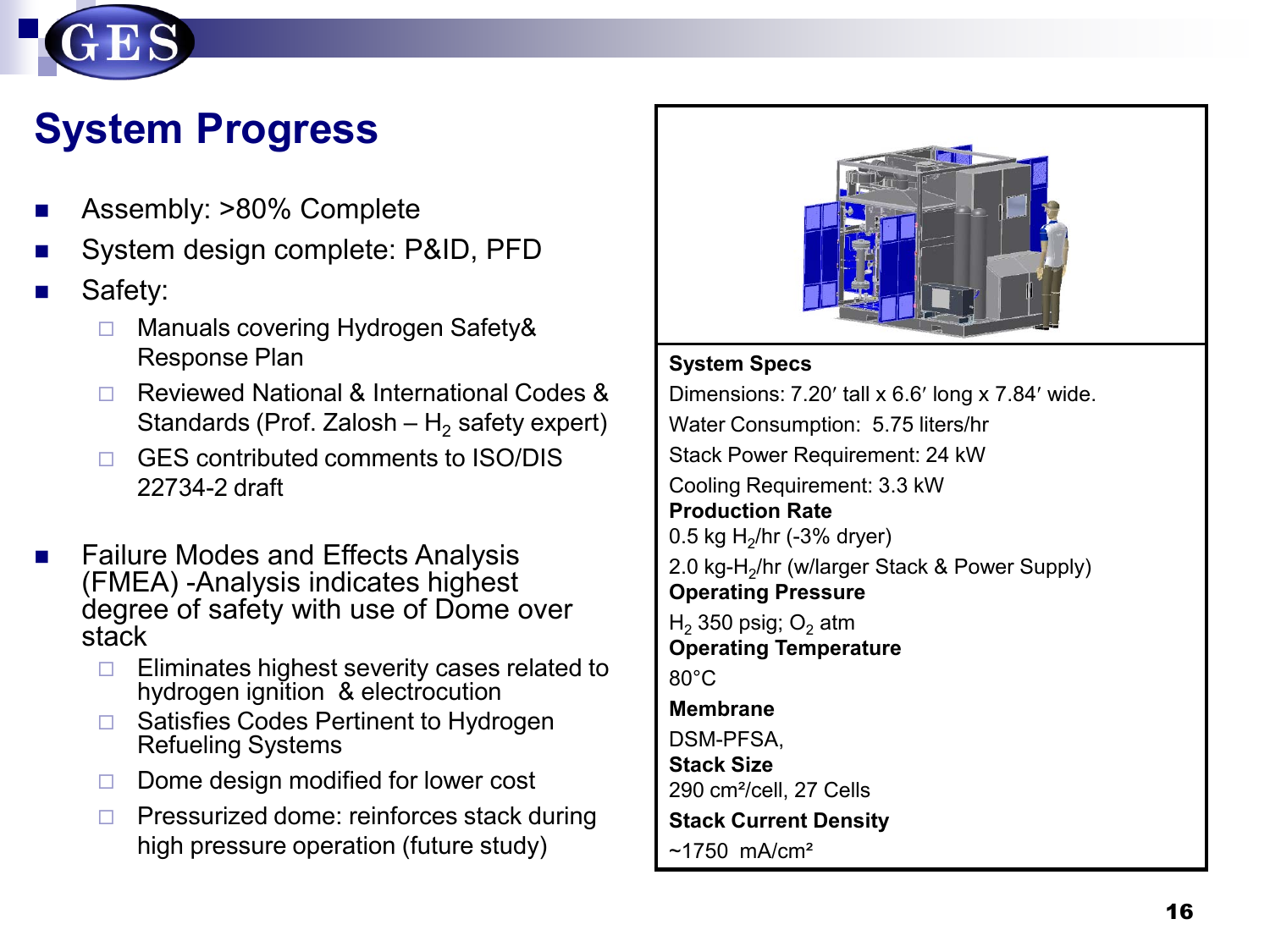

### **System Progress: Assembly**

### **Controller & Power Supply**

- **Power Supply Efficiency: 94%**
- 30kW, 600A, 50V
- Stack Requirement: 23.8kW

**Electrolyzer Stack & Dome (O2 Compartment)**



#### **H2 –Dryer (H2 Compartment)**

- Dryer Efficiency: 96-97%
- Dual desiccant bed
- $H<sub>2</sub>$  cooling prior to dryer

Stack Efficiency: 88%

Output:  $0.5$  kg-H<sub>2</sub>/hr

**Darker** 

- Stack Voltage: 47 V (27 Cells @1.75 V/cell, 1741mA/cm<sup>2</sup>)
- Dome can accommodate >90-cell stack
- Use of Dome satisfies Codes Pertinent to Hydrogen Refueling Systems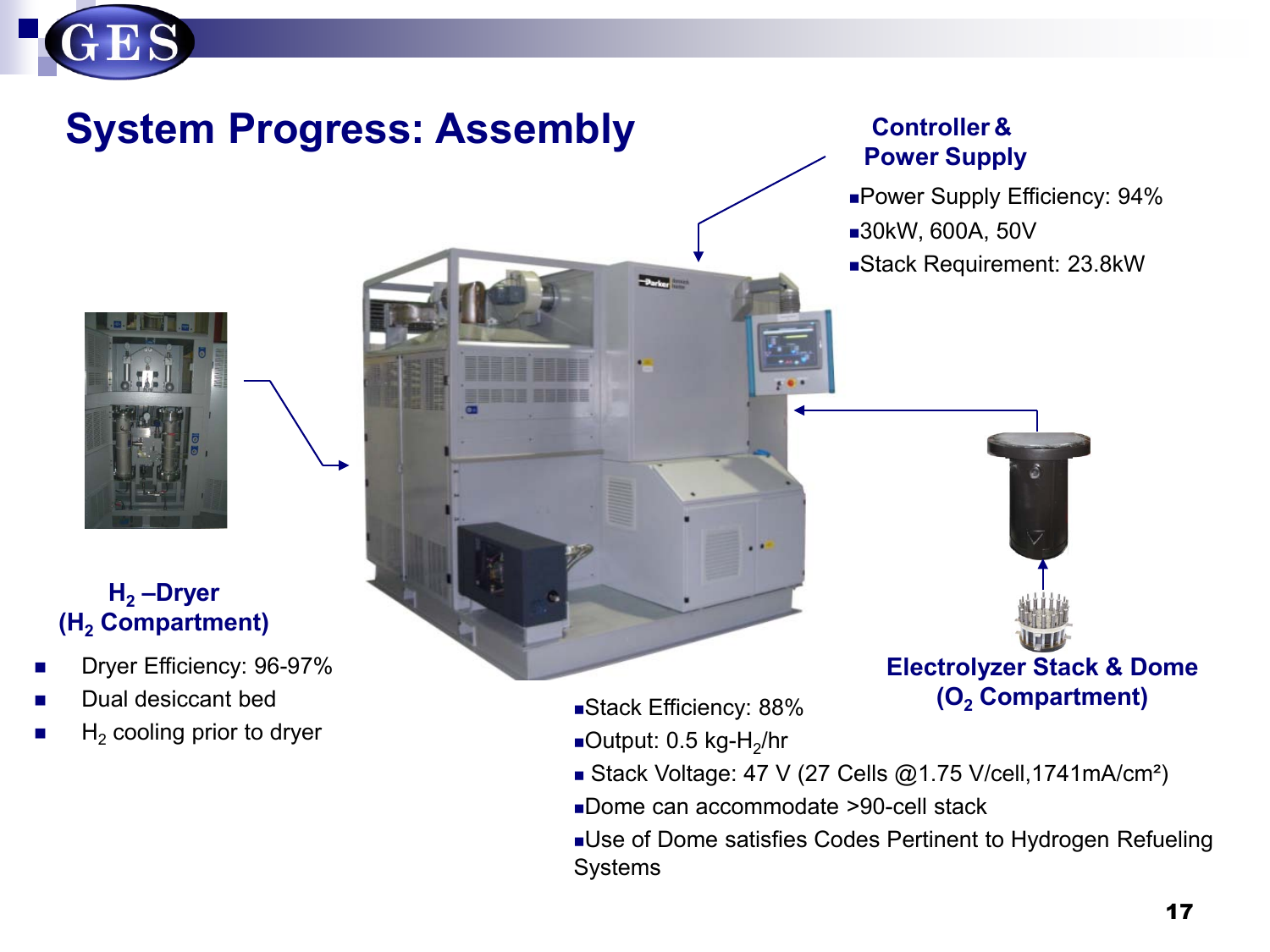

### **Projected H<sub>2</sub> Cost**

| <b>Specific Item Cost Calculation</b><br><b>Hydrogen Production Cost Contribution</b> |                        |                        |
|---------------------------------------------------------------------------------------|------------------------|------------------------|
| <b>H2A Model Version</b><br>(Yr)                                                      | Rev. 2.1.1<br>(FY2010) | Rev. 2.1.1<br>(FY2011) |
|                                                                                       |                        |                        |
| <b>Capital Costs</b>                                                                  | $<$ \$0.79             | \$0.60                 |
| Fixed O&M                                                                             | $<$ \$0.49             | $<$ \$0.39             |
| <b>Feedstock Costs</b><br>\$1.54 min. @ 39.4 kWh /kg-H <sub>2</sub>                   | \$1.86<br>(DSM)        | \$1.86<br>(DSM)        |
| <b>Byproduct Credits</b>                                                              | \$0.00                 | \$0.00                 |
| Other Variable Costs (including utilities)                                            | \$0.01                 | \$0.01                 |
| <b>Total Hydrogen</b><br><b>Production Cost (\$/kg)</b><br>(Delivery not included)    | 3.15                   | 2.86                   |
| Delivery (H2A default)                                                                | 1.80                   | 1.80                   |
| Total Hydrogen<br>Production Cost (\$/kg)                                             | 4.95                   | 4.66                   |

### **H2A Model Analysis Forecourt Model**

- Design capacity: 1500 kg  $H_2$ /day
- **Assume large scale** production- costs for 500<sup>th</sup> unit
- **Assume multiple** stacks/unit
	- $\Box$  Low-cost materials and component manufacturing
- 333 psig operation.  $H_2$ compressed to 6250 psig
- **Dearating Capacity** Factor: 70%
- $\blacksquare$  Industrial electricity at \$0.039/kWhr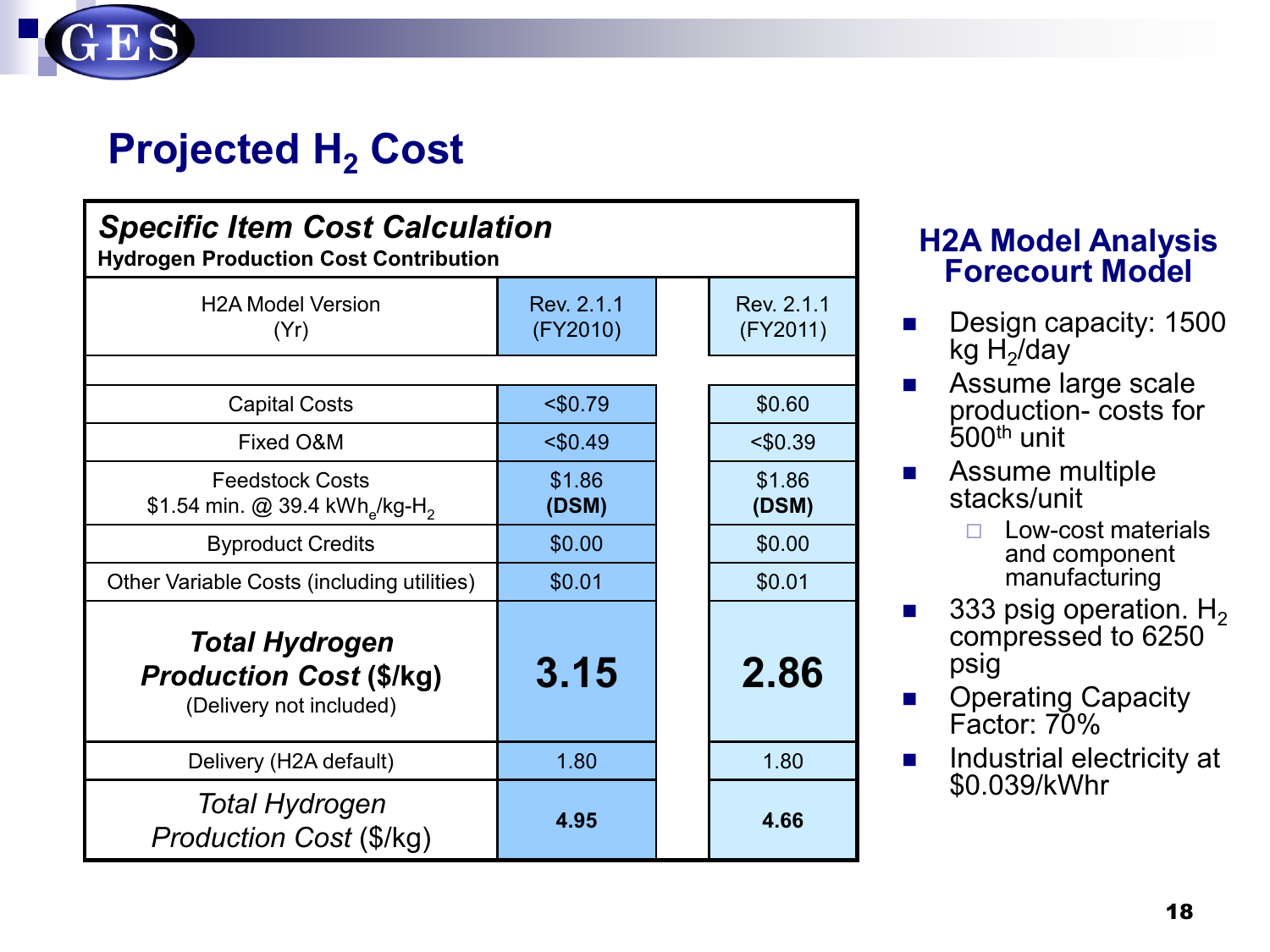

## **Future Plans for FY2010-11**

### **Parker**

- Fabricate deliverable system
- **Operate/Evaluate system**
- Complete critical design review

### **GES**

- **Deliver Stack to Parker**
- Assist in system start-up at Parker facilities
- **Receive and install operating system at GES**
- **Verify stack/system performance**
- **Prepare for shipment to NREL**
- Continue investigation on low-cost components
	- □ Frame Thickness/Material cost reduction
	- $\Box$  Low-cost carbon for cell-separators
	- $\Box$  Membrane/catalysts
	- $\Box$  Further reduction in components/cell